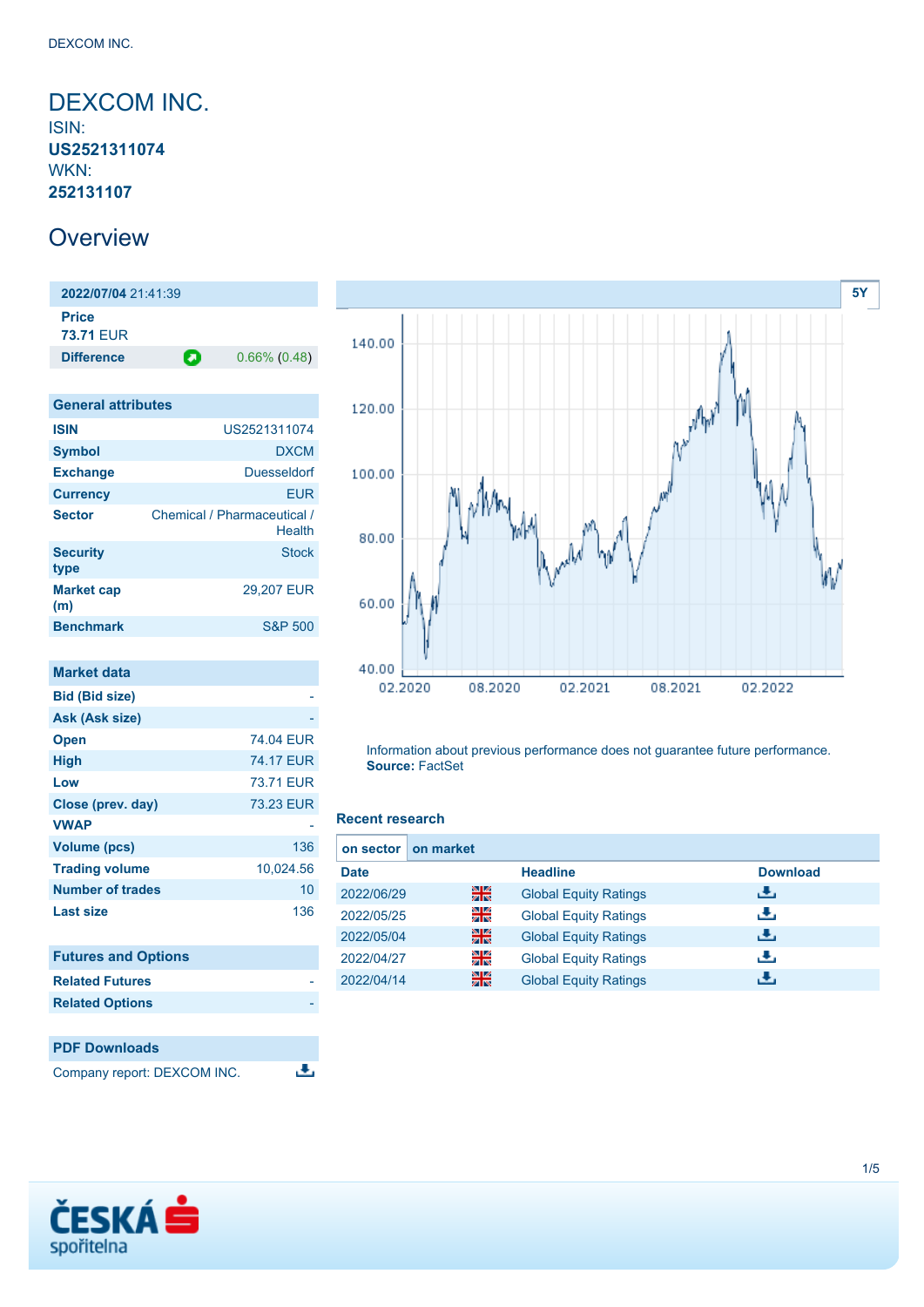# **Details**

**2022/07/04** 21:41:39 **Price 73.71** EUR

**Difference 0.66% (0.48)** 

| <b>General attributes</b>             |
|---------------------------------------|
| US2521311074                          |
| <b>DXCM</b>                           |
| <b>Duesseldorf</b>                    |
| FUR                                   |
| Chemical / Pharmaceutical /<br>Health |
| Stock                                 |
| 29.207 EUR                            |
| <b>S&amp;P 500</b>                    |
|                                       |

| <b>Market data</b>    |                  |
|-----------------------|------------------|
| <b>Bid (Bid size)</b> |                  |
| Ask (Ask size)        |                  |
| <b>Open</b>           | 74.04 FUR        |
| <b>High</b>           | <b>74.17 FUR</b> |
| Low                   | 73.71 FUR        |
| Close (prev. day)     | 73.23 EUR        |
| <b>VWAP</b>           |                  |
| <b>Volume (pcs)</b>   | 136              |
| <b>Trading volume</b> | 10,024.56        |
| Number of trades      | 10               |
| Last size             | 136              |

|                   | 6 <sub>m</sub> | 1Y        | 3Y    |
|-------------------|----------------|-----------|-------|
| <b>Perf</b> (%)   | $-37.93%$      | $-17.65%$ | ۰     |
| Perf (abs.)       | $-44.75$       | $-15.70$  | ۰     |
| <b>Beta</b>       | 1.63           | 1.51      | 1.02  |
| <b>Volatility</b> | 52.89          | 45.44     | 49.96 |



Information about previous performance does not guarantee future performance. **Source:** FactSet

| <b>Price data</b>                                         |                         |
|-----------------------------------------------------------|-------------------------|
| $\emptyset$ price 5 days $\emptyset$ volume 5 days (pcs.) | 71.96 EUR (7)           |
| Ø price 30 days   Ø volume 30 days (pcs.)                 | 68.78 EUR (1)           |
| Ø price 100 days   Ø volume 100 days (pcs.)               | 88.48 EUR (0)           |
| Ø price 250 days   Ø volume 250 days (pcs.)               | 103.69 EUR (1)          |
| <b>YTD High   date</b>                                    | 121.14 EUR (2022/04/04) |
| <b>YTD Low   date</b>                                     | 64.30 EUR (2022/05/26)  |
| 52 Weeks High   date                                      | 144.80 EUR (2021/11/18) |
| 52 Weeks Low   date                                       | 64.30 EUR (2022/05/26)  |

#### **All listings for DEXCOM INC.**

| Exchange $\Box$                 | <b>Date</b>    | <b>Time Price</b> |                 | <b>Trading volume</b><br>(mio.) | <b>Number of</b><br>trades |
|---------------------------------|----------------|-------------------|-----------------|---------------------------------|----------------------------|
| <b>Vienna Stock</b><br>Exchange | 2022/07/<br>04 |                   | 17:32 74.51 EUR | 0.00                            | 3                          |
| Tradegate                       | 2022/07/<br>04 |                   | 22:26 74.08 EUR | 0.03                            | 4                          |
| <b>Stuttgart</b>                | 2022/07/<br>04 |                   | 15:19 74.17 EUR | 0.00                            | 5                          |
| Nasdaq                          | 2022/07/<br>01 |                   | 22:00 77.63 USD | 152.18                          | 29,721                     |
| <b>Munich</b>                   | 2022/07/       |                   | 08:00 74.08 EUR | 0.00                            |                            |

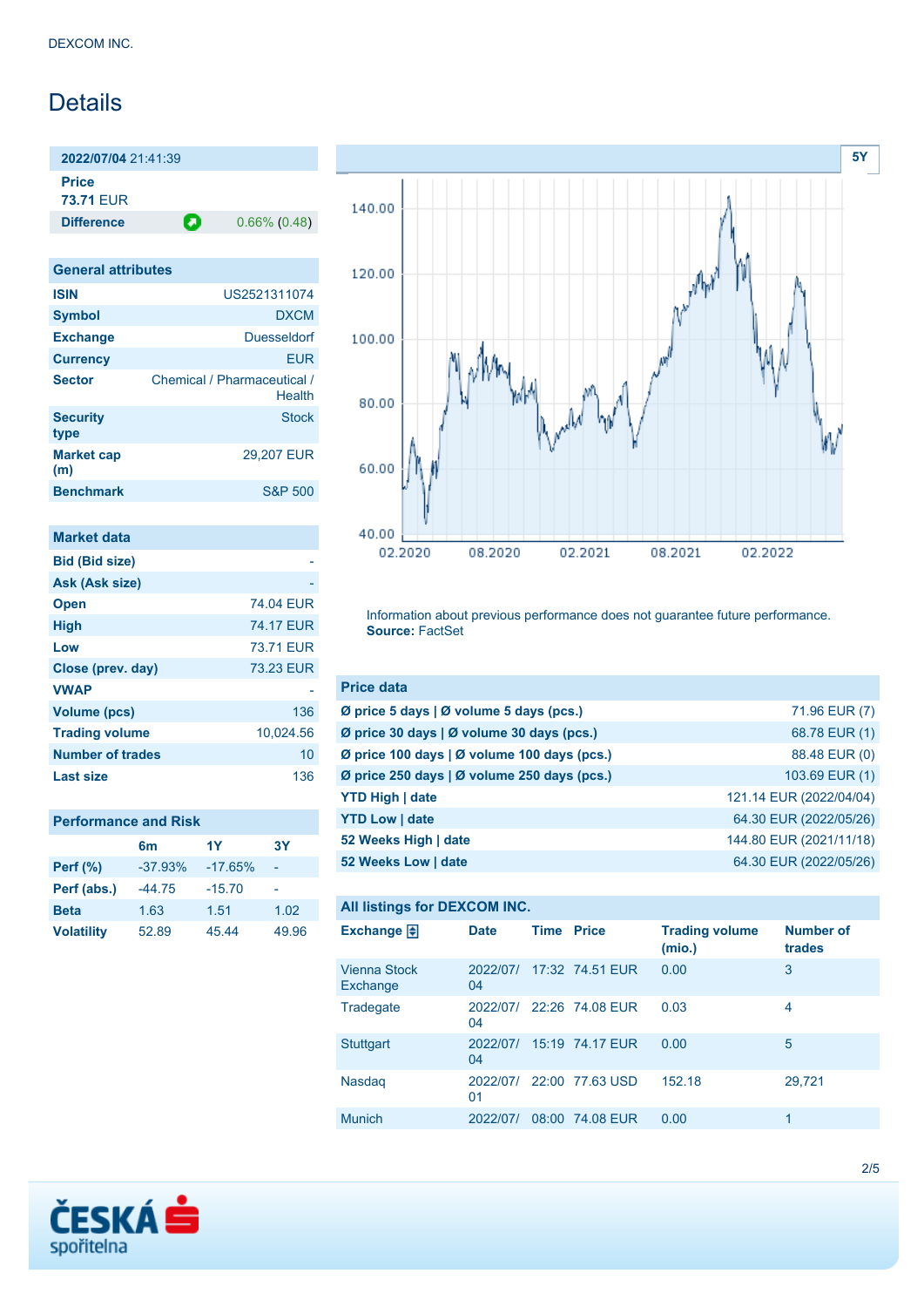|                                 | 04             |                                 |      |    |
|---------------------------------|----------------|---------------------------------|------|----|
| <b>London Stock</b><br>Exchange | 08             | 2022/06/ 15:30 76.9375 USD 0.19 |      | 1  |
| Hanover                         | 2022/07/<br>04 | 08:01 74.05 EUR                 | 0.00 | 1  |
| Hamburg                         | 2022/07/<br>04 | 08:01 74.05 EUR                 | 0.00 |    |
| Frankfurt                       | 2022/07/<br>04 | 08:20 74.21 EUR                 | 0.00 | 1  |
| <b>Duesseldorf</b>              | 04             | 2022/07/ 21:41 73.71 FUR        | 0.01 | 10 |
| <b>Berlin</b>                   | 2022/07/<br>04 | 08:08 74.14 EUR                 | 0.00 | 1  |

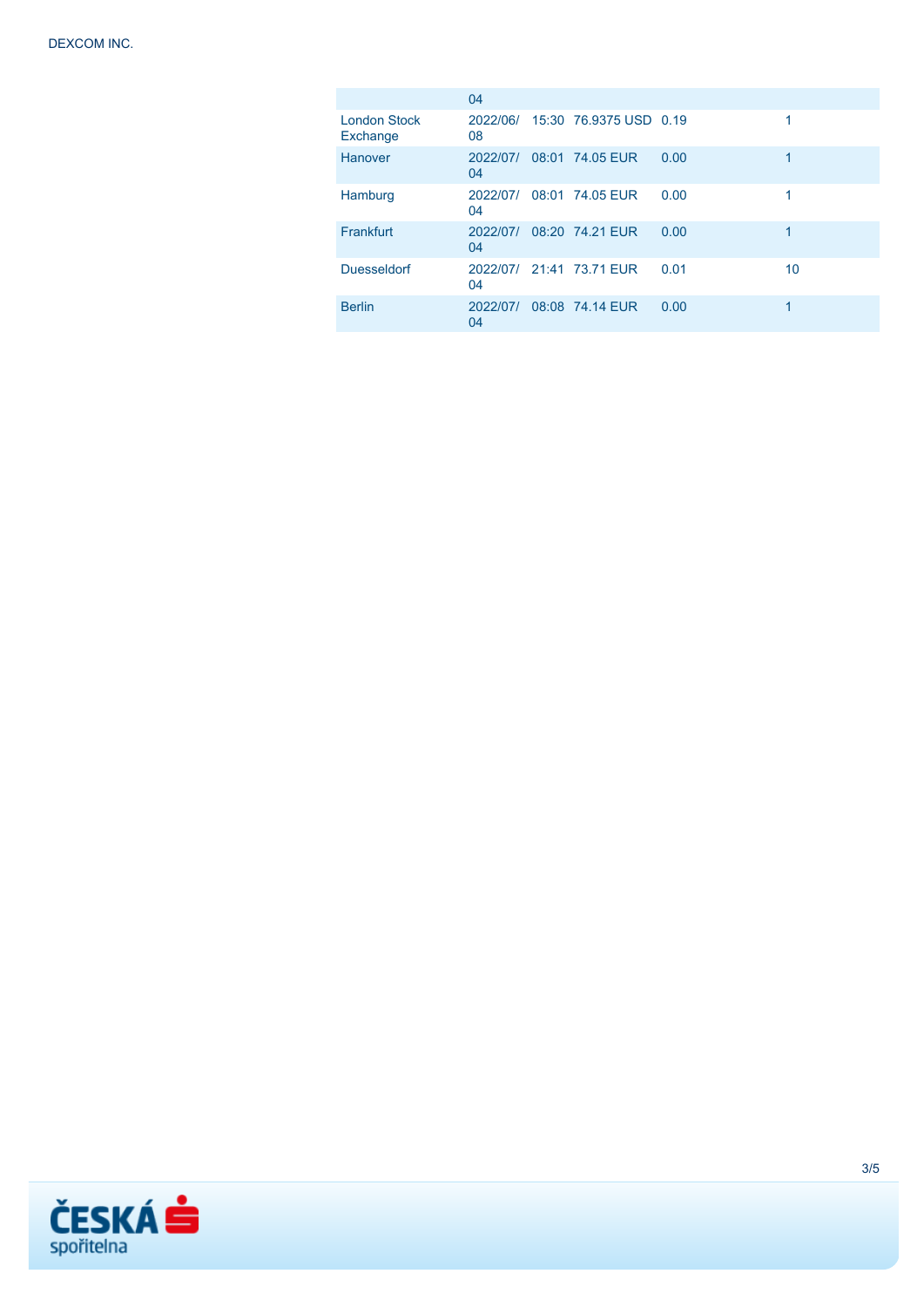# Company profile

**Company Logo**



### **Contact Details**

DEXCOM INC.

| 6340 Sequence Drive - 92121 San Diego |
|---------------------------------------|
| Telefon: 1-858-200-0200               |
| $Fax -$                               |
| $E$ -mail: $-$                        |
|                                       |

J.

#### **PDF Downloads**

Company report: DEXCOM INC.

**Company Profile**

DexCom, Inc. is a medical device manufacturing company, which engages in the design, development and commercialization of glucose monitoring systems for ambulatory use by people with diabetes. Its products include Dexcom G6 CGM System, DexCom G6 CGM System for Medicare, Software and Mobile apps. The company was founded by John F. Burd on May 1, 1999 and is headquartered in San Diego, CA.

| <b>Members of Management Board</b>   |                                             |
|--------------------------------------|---------------------------------------------|
| Barbara Kahn                         | Member of Board of<br><b>Directors</b>      |
| <b>Eric Topol</b>                    | Member of Board of<br><b>Directors</b>      |
| <b>Jay Skyler</b>                    | Member of Board of<br><b>Directors</b>      |
| <b>Bridgette Heller</b>              | Member of Board of<br><b>Directors</b>      |
| <b>Karen Dahut</b>                   | Member of Board of<br><b>Directors</b>      |
| <b>Kyle Malady</b>                   | Member of Board of<br><b>Directors</b>      |
| <b>Mark Foletta</b>                  | Member of Board of<br><b>Directors</b>      |
| <b>Nicholas</b><br><b>Augustinos</b> | Member of Board of<br><b>Directors</b>      |
| <b>Richard Collins</b>               | Member of Board of<br><b>Directors</b>      |
| <b>Steven Altman</b>                 | Member of Board of<br><b>Directors</b>      |
| <b>Kevin Sayer</b>                   | <b>Chairman of Managing</b><br><b>Board</b> |
| <b>Andrew Balo</b>                   | <b>Member of Executive</b><br>Committee     |
| <b>Barry Regan</b>                   | <b>Member of Executive</b><br>Committee     |
| <b>Brown Michael</b>                 | <b>Member of Executive</b><br>Committee     |
| <b>Chad Patterson</b>                | <b>Member of Executive</b><br>Committee     |
| <b>Donald Abbey</b>                  | <b>Member of Executive</b><br>Committee     |
| <b>Jacob Leach</b>                   | <b>Member of Executive</b><br>Committee     |
| Jereme Sylvain                       | <b>Member of Executive</b><br>Committee     |
| <b>Matt Dolan</b>                    | <b>Member of Executive</b><br>Committee     |
| <b>Paul Flynn</b>                    | <b>Member of Executive</b><br>Committee     |
| <b>Sadie Stern</b>                   | <b>Member of Executive</b><br>Committee     |
| Sean                                 | <b>Member of Executive</b>                  |